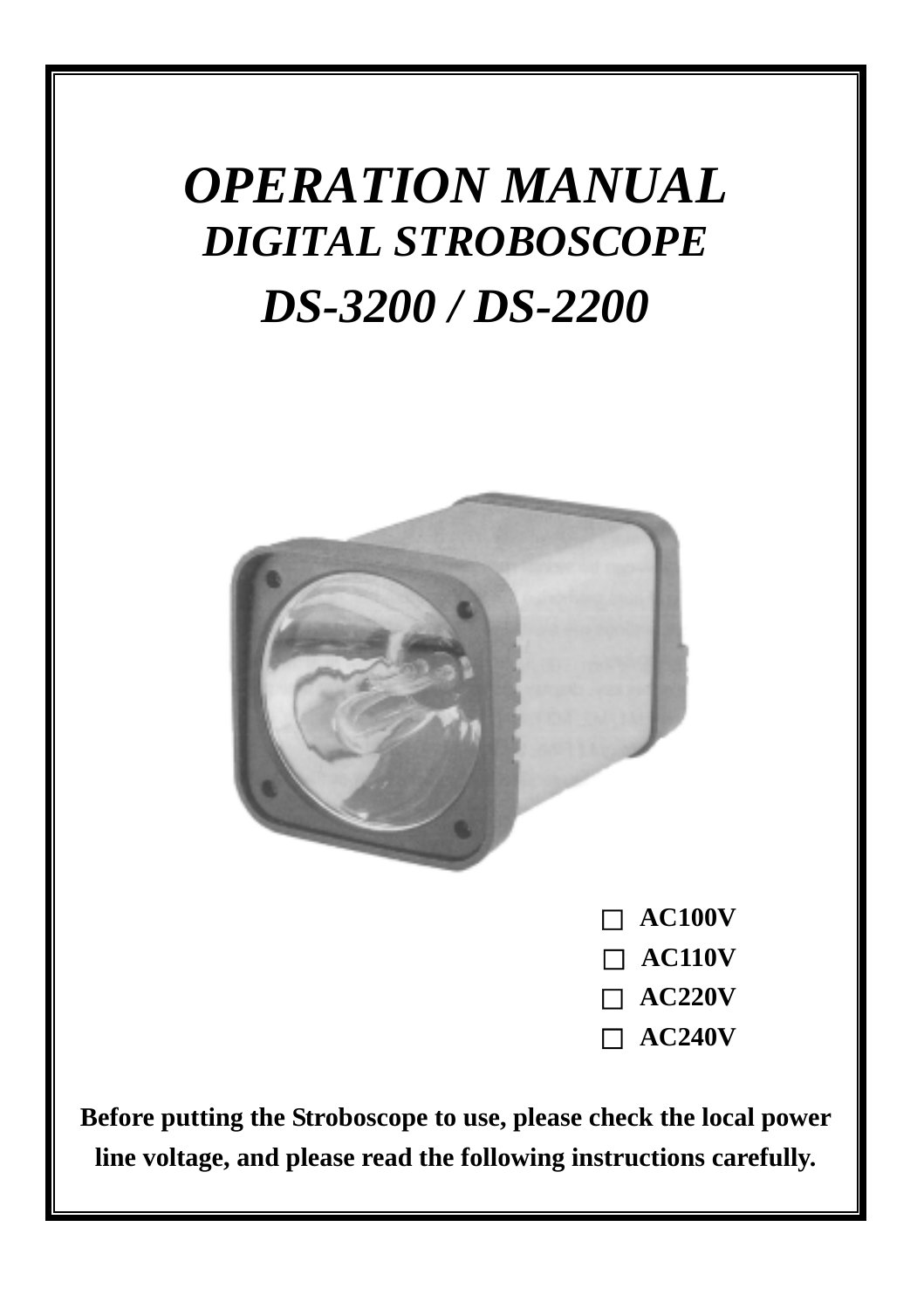# *FEATURE*

This stroboscope / tachometer employs an exclusive one-chip microprocessor circuit and crystal time base and signal generator which result in extraordinary accuracy over a wide, dynamic range.

Crystal time base and microprocessor circuit, do not necessary take any external calibration process.

The model DS-3200 and DS-2200 are microprocessor circuit design, high accuracy, digital readout, keyboard operating, light duty STROBOSCOPE / TACHOMETER that is ideal for inspecting and measuring the speed of moving gears, fans, centrifuges, pumps, motors, grinders and virtually all processing equipments used in general industrial maintenance, production, quality control, laboratories etc. And it is also ideal for demonstrating strobe action in schools and colleges.





## **Risk of electric shock !**

 This instrument contain no operator serviceable parts. Service by qualifier persons only.

 Please use this instrument away from electronic ballast.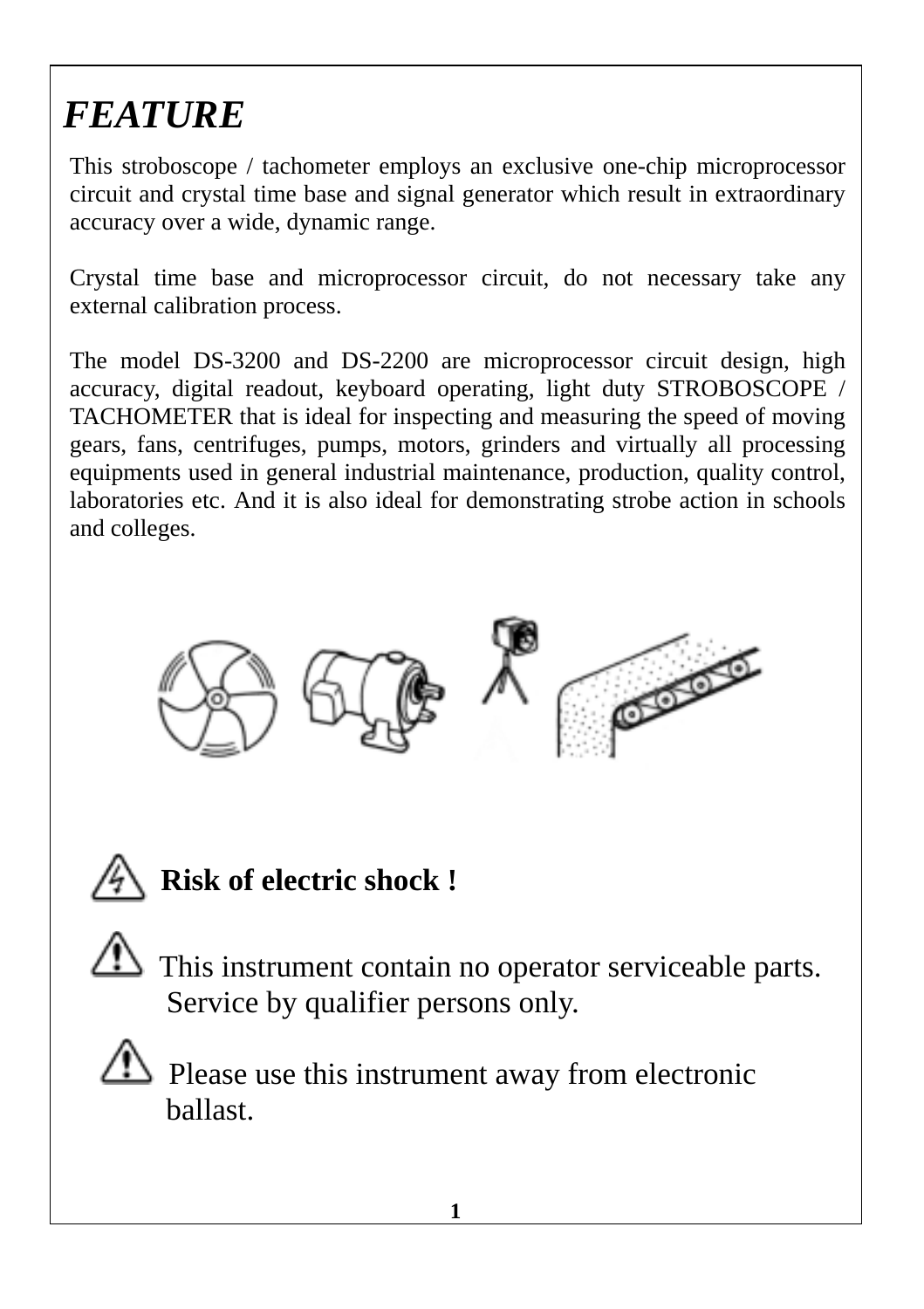# *DESCRIPTION*







- 1) Display RPM / FPM
- 2) Up counter mode indicator
- 3) RPM / FPM mode indicator
- 4) Down counter mode indicator
- 5) Up counter mode function
- 6) Down counter mode function
- 7) 3 complete memory (M1, M2, M3)
- 8) Record function
- 9) 4 speeds adjustment (Fast / Mid. / Slow / Fine)
- 10) Special function"  $\times 2$ "
- 11) Special function"  $\div 2$ "
- 12) Standard power cable socket (2A fuse)
- 13) Power ON / OFF switch
- 14) Handle (removable)
- 15) Flash tube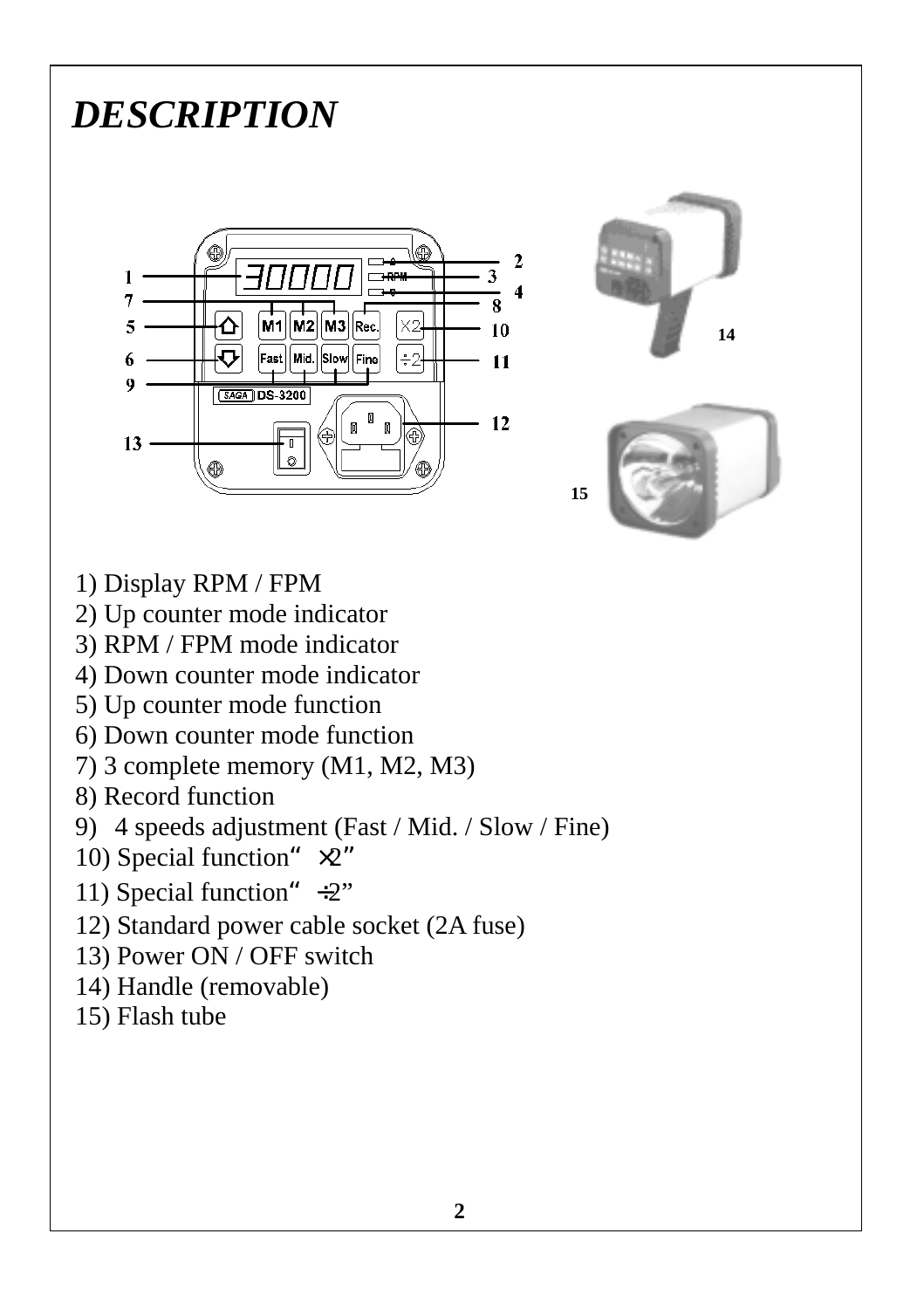## *KEYBOARD OPERATION DESCRIPTION*

#### **1) Display: 5 digits LED display window.**

a) The over mark is lit when rpm is above high limited 30,000 rpm (18,000 rpm for DS-2200) when press the special function key" $\times 2$ "



b) The under mark is lit when rpm is lower than 60.0 rpm when press the special function key"  $\div 2$ ".

$$
\theta \theta \theta \theta \theta
$$

#### **2) UP Counter mode indicator**

The up counter indicator is lit when press the up function key, and it is on the up counter function.

#### **3) RPM / FPM mode indicator**

When power ON, the function is on RPM FPM mode, indicator is lit.

#### **4) Down Counter mode indicator**

The down counter indicator is lit when press the down counter function key, and it is on the down counter function mode.

#### **5) Up Counter function key**

When press this key that is on up counter mode, the up counter indicator is lit. And the rpm is increasingly when press the 4 speeds adjustment key.

#### **6) Down Counter function key**

When press this key that is on down counter mode, the down counter indicator is lit. And the rpm is reductive when press the 4 speeds adjustment key.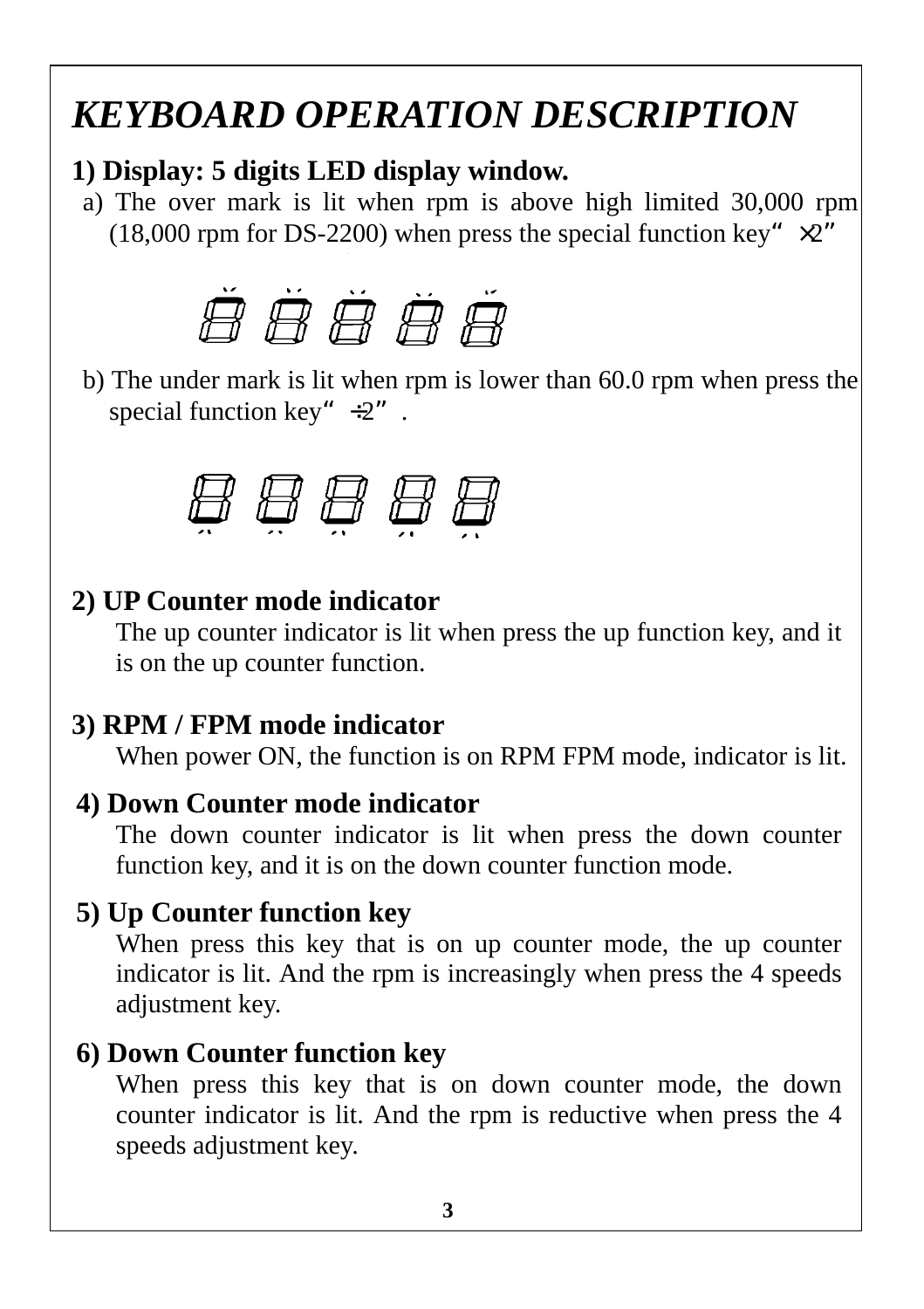### **7) 3 complete memory function key (M1, M2, M3)**

M1 M2 M3 --- can be stored rpm/fpm in memories. And can be recalled at any time, and auto memorize the last rpm/fpm before power turn off. All previous settings are stored in memory when turn off.

### **8) Record function key**

When press this key, display will be flashed for record until press the memory key (M1, M2, M3), ore press the record key again.

### **9) 4 speeds adjustment (Fat, Middle, Slow, Fine)**

Press the key when you require fast, middle, slow or fine adjustment of up or down counter rate.

### **10)** Special function<sup>"</sup> $\times 2$ "

Press this key will double the flash rate. (When the double rate goes above the maximum rpm, then display will show the over marks.)

### **11)** Special function  $* \div 2$

Press this key will decrease the flash rate by two. (When the half flash rate below the minimum rpm, then display will show the under mark.)

#### **12) Power cable socket with fuse**

This power cable socket with fuse can be suitable for any kind standard power cable in different countries.

### **13) Power ON/OFF switch**

### **14) Handle**

Removable, comfortable pistol grip handle.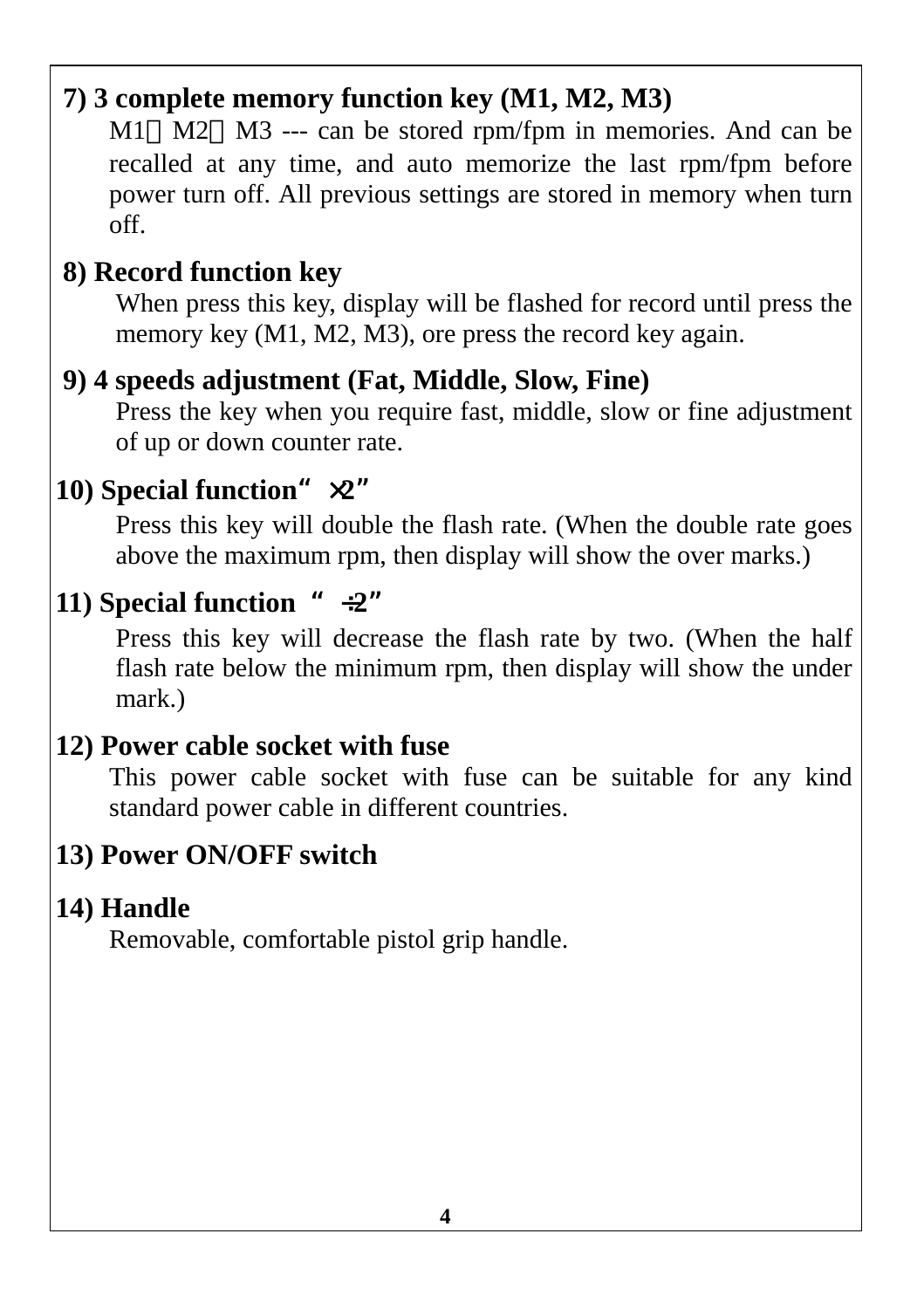# *OPERATIONS*

Make sure the power requirement. (AC110V, AC220V, AC240V) Plug into a properly power source. Then turn the power switch "ON".

Aim the light beam at the marks object under observation.

Press the pertinent speed adjustment key until the images stop motion.

For prolonged life and safe operation, please adhere to the following duty cycle.

Below 10,000 RPM – 50 minutes. Above 18,000 RPM – 20 minutes.

*Always allow a 15 minutes cooling off period between cycles.* 

# *FLASH TUBE REPLACEMENT*

It is necessary to change the flash tube when the instrument start to flash irregularly. Use the specified flash tube DS-FT-01.

Remove the power plug from outlet. Wait for 3-5 minutes Be sure the flash tube lamp is cool down before proceeding with replacement procedures.

Remove the flash lamp protective window by simply removing the 4 screws and the reflector.

Pull out the flash lamp socket carefully. *(Do not pull the tube directly when pull out the flash tube.)*

Install a new flash lamp.

Reinstall the reflector and protective window.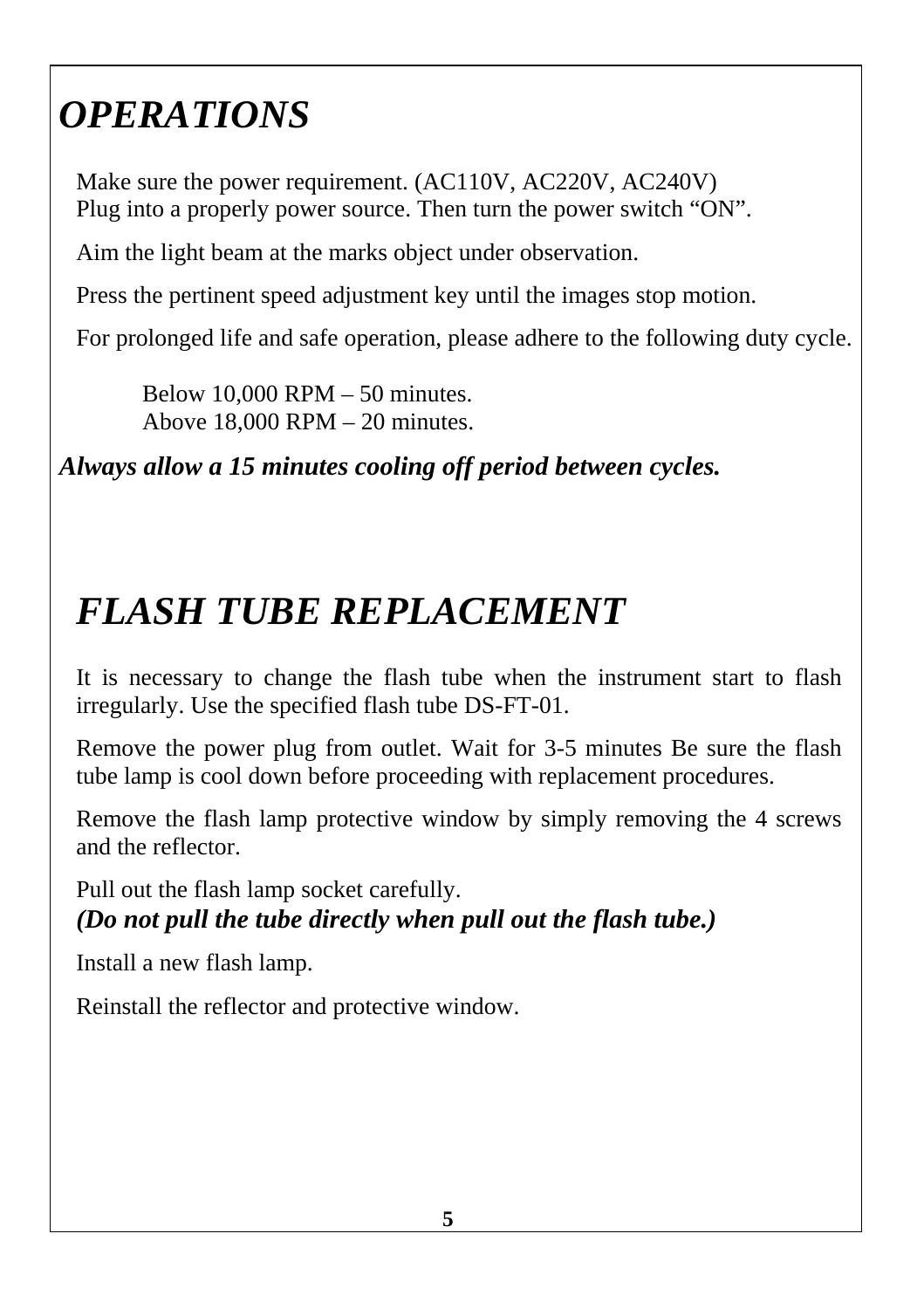# *CHECKING SPEED*

When checking speed, care must be taken to insure that the strobe is flashing in unison (one to one) with the object being monitored.

A stroboscope will also stop motion at 1/2, 1/3, 1/4, etc., this is normally referred to as harmonics. To be sure of actual speed, press 4 speed range key until image stop motion --- use the special function  $\times 2$  and  $\div 2$  to checking.

| Actual     | Stroboscope    |          | <b>Stop Motion</b> |
|------------|----------------|----------|--------------------|
| <b>RPM</b> | <b>RPM/FPM</b> | Multiple | Images             |
| 3,000      | 12,000         |          |                    |
|            | 9,000          | 3        | 3                  |
|            | 6,000          | 2        | $\overline{2}$     |
|            | 3,000          |          |                    |
|            | 1,500          | 1/2      |                    |
|            | 1,000          | 1/3      |                    |

Mark of Actual

Speed Marks of Stop Motion



# *NOTE*

To obtain correct rpm, from high rpm down to low rpm. When the first single image appears, it is the true rpm.. To verify it, press the  $\div 2$  function key, a single image would appear again. And press the  $\times 2$  function key, double images would appear.